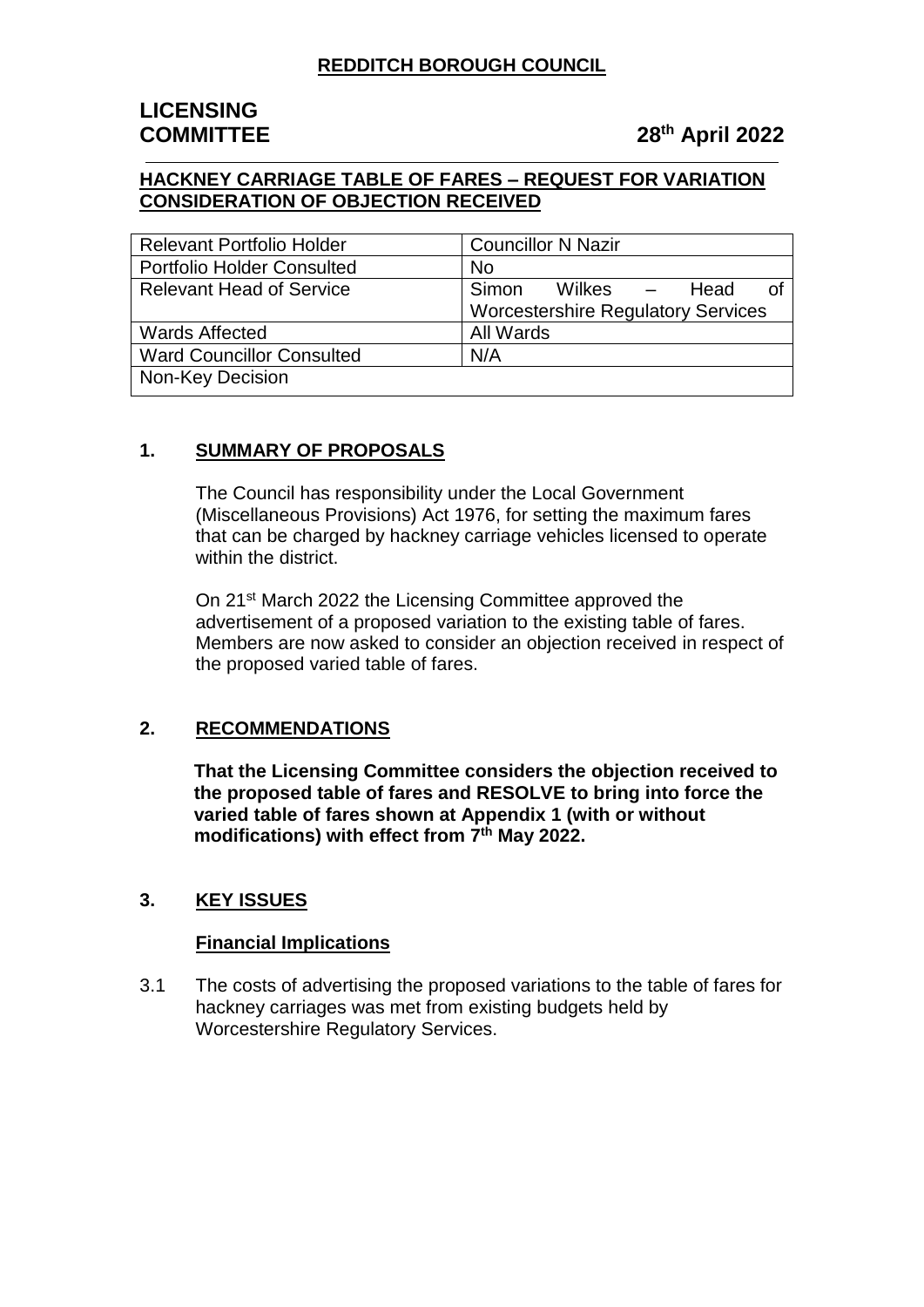# **LICENSING COMMITTEE 28th April 2022**

#### **Legal Implications**

- 3.2 Section 65 (1) of the Local Government (Miscellaneous Provisions) Act 1976 states that a district council may fix the rates or fares within the district as well for time as distance, and all other charges in connection with the hire of a vehicle or with the arrangements for the hire of a vehicle, to be paid in respect of the hire of hackney carriages by means of a table (hereafter in this section referred to as a "table of fares") made or varied in accordance with the provisions of this section.
- 3.3 Section 65(2) of the Local Government (Miscellaneous Provisions) Act 1976 goes on to state:
	- a) When a district council make or vary a table of fares they shall publish in at least one local newspaper circulating in the district a notice setting out the table of fares or the variation thereof and specifying the period, which shall not be less than fourteen days from the date of the first publication of the notice, within which and the manner in which objections to the table of fares or variation can be made.
	- b) A copy of the notice referred to in paragraph (*a*) of this subsection shall for the period of fourteen days from the date of the first publication thereof be deposited at the offices of the council which published the notice, and shall at all reasonable hours be open to public inspection without payment.
- 3.4 If no objection to a table of fares or variation is duly made within the period specified in the notice referred to in section 65 (2), or if all objections so made are withdrawn, the table of fares or variation shall come into operation on the date of the expiration of the period specified in the notice or the date of withdrawal of the objection or, if more than one, of the last objection, whichever date is the later.
- 3.5 If objections are made and are not withdrawn, the district council must set a further date, not later than two months after the first specified date, on which the table of fares shall come into force with or without modifications as decided by them after consideration of the objections.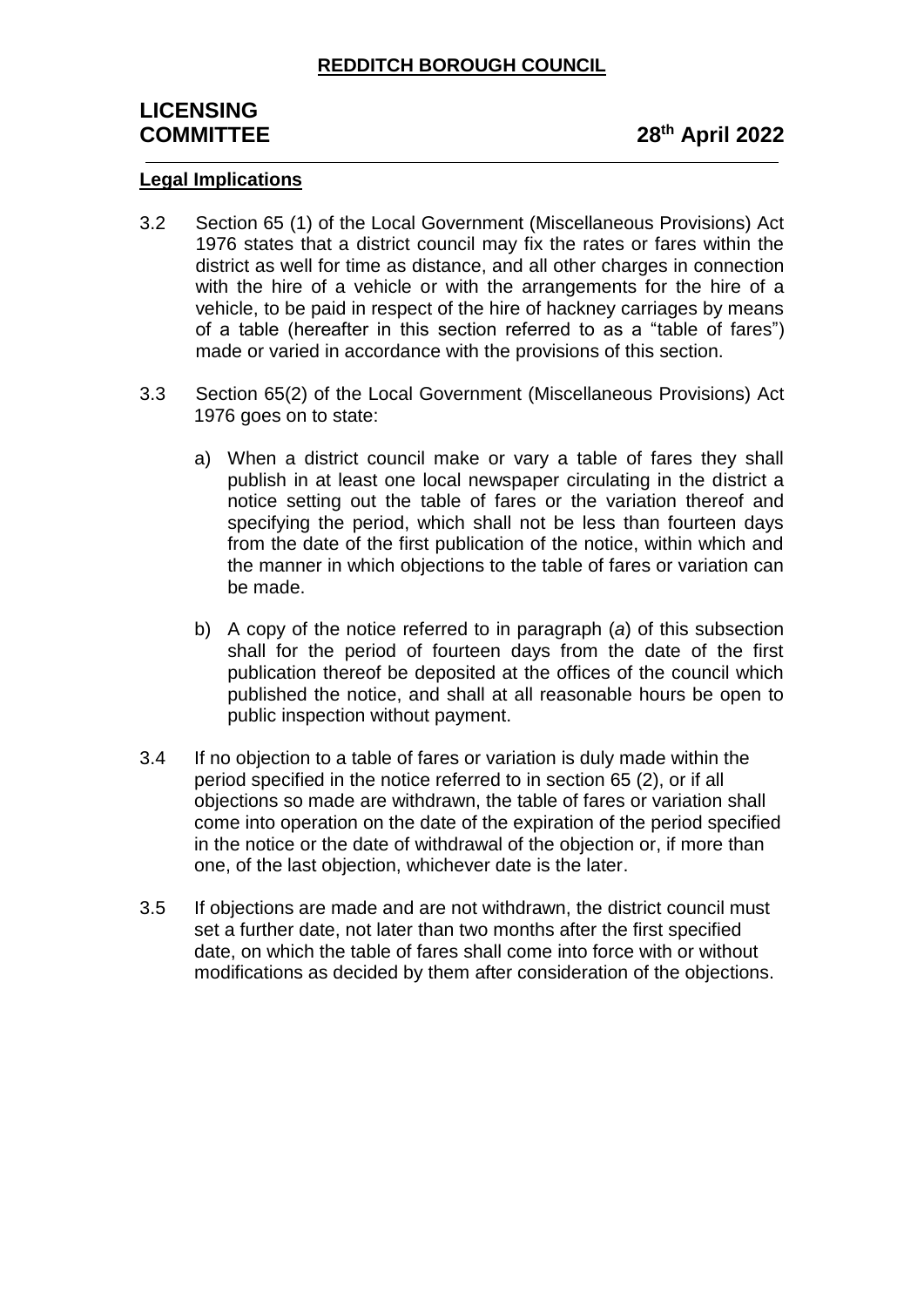### **Service / Operational Implications**

- 3.6 The Council has responsibility under the Local Government (Miscellaneous Provisions) Act 1976, for setting the maximum fares that can be charged by hackney carriage vehicles licensed to operate within the district.
- 3.7 Hackney Carriage ("Taxi") fares are made up of an initial hiring charge and a "mileage" rate, both of which are expressed in terms of distance and / or time per unit cost. This is because when a hired taxi is stationary or moving slowly in traffic the meter continues charging, but by time, instead of distance.
- 3.8 The table of fares applies only to hackney carriage vehicles. Private hire operators are free to agree their hiring charges in advance with their customers, normally at the time of booking the journey.
- 3.9 On 21st March 2022, the Licensing Committee approved the advertisement of a proposed variation to the existing table of fares for hackney carriages. The proposed varied table of fares approved for advertisement is shown at **Appendix 1**.
- 3.10 An objection to the proposed table of fares has been received from a member of the public. The individual concerned has objected on the basis that they believe the Council's table of fares should only display metric units (metres and kilometres).
- 3.11 The individual concerned raises no objection in respect of the variations being proposed to the maximum cost of journeys undertaken in hackney carriages, only to the table of fares including reference to imperial units of measurement (yards and miles). A copy of the objection received can be seen at **Appendix 2**.
- 3.12 The proposed varied table of fares shows distances expressed in both metric (metres) and imperial units of measurement (yards and miles). This is also true of the current table of fares that was approved for implementation by the Licensing Committee in November 2018.
	- 3.13 Officers believe that the current format of the table of fares is compliant with current legislation and is clear and understandable for passengers and licence holders. It is also believed to be consistent with the vast majority of fare tables that are published by other local authorities across England and Wales.